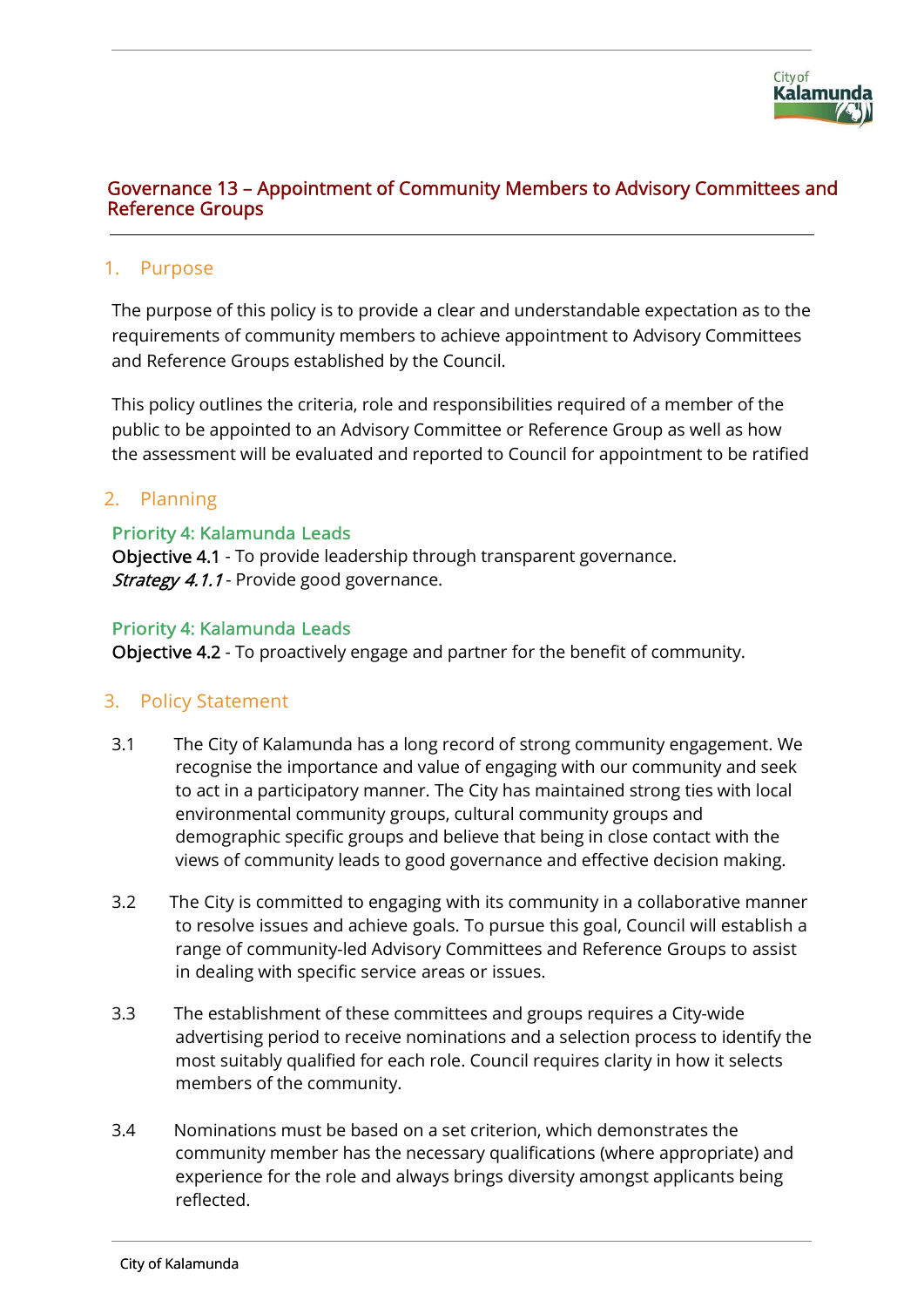

- 3.5 Collaborating involves the City engaging with community members on an issue that will become the basis for the development of a plan, project, facility, or service.
- 3.6 Collaboration:
	- a) generally, occurs in the form of working groups or advisory committees.
	- b) is either for the duration of the project (working groups) or on-going if issue related (advisory committees).

c) can be used in conjunction with inform, consult, and involve strategies; and d) involves communication, not just between the community and the local

government, but also amongst stakeholders and community members.

- 3.7 This level of engagement provides participants with a level of influence over outcomes in the City. It should be noted that the final decision ultimately remains with the Council. These participants may be interested members of the community or may represent specific stakeholder groups.
- 3.8 Participants have a responsibility to:
	- a) actively listen to the opinions of a wide range of stakeholders.
	- b) adopt and adhere to the values and code of conduct of the
	- City. c) commit sufficient time to the process.
	- d) represent the interests of other people, including those who might be less vocal or harder to reach.
	- e) recommend the best-fit solution that meets the needs of all people with an interest or those likely to be affected, including those from minority groups; and
	- f) keep people informed on the progress of the process.
- 3.9 It is essential to the balanced operation of any collaborative group that membership is reflective of all views, and is regularly refreshed, and does not become dominated by the strongly held thoughts of a small group of residents.
- 3.10 The Advisory Committees and Reference Groups are established by Council to provide advice into issues.
- 3.11 Membership is by invitation of the Council and expressions of interest are advertised via media channels and on the City's homepage.
- 3.12 Advisory Committees and Reference Groups shall all have terms of reference which are to include:
	- a) the purpose and objectives of the Committee/Group.
	- b) the membership of the Committee/Group.
	- c) meeting times usually up to three times per annum, at a time of day that suits members. (School holidays periods should be avoided where possible)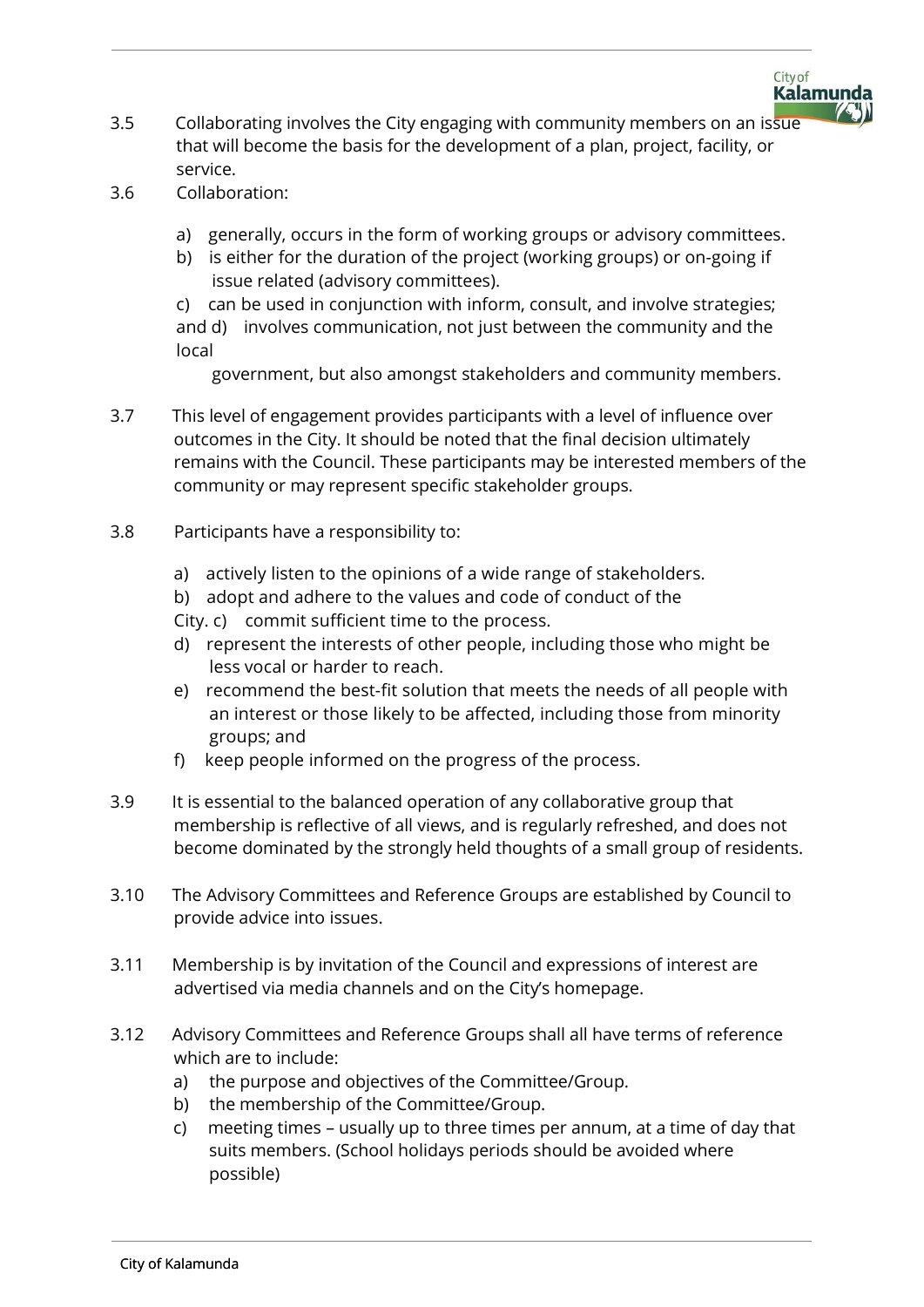d) review periods – usually biennially in September prior to the election.



City of

**Kalamunda** 

- f) the recording of minutes and any associated proposals or suggestions is to be in accordance with the Terms of Reference of each Committee or Group as the case may be.
- 3.13 Once publicly advertised, all interested members of the public are required to apply before the deadline date.
- 3.14 Any late applications will not be considered unless the CEO deems extenuating circumstances exits.

# 4. Detail

# 4.1 Terms of Reference and Advertising

When a committee or reference group is to be established, the following will occur.

- 4.1.1 Terms of reference will be developed and adopted by Council, and are to include:
	- a) The purpose.
	- b) The

objective.

- c) Reporting periods/frequency.
- d) Constitution of the committee (numbers, background, skills base);
- e) Meeting times and frequency.
- f) Review periods (for on-going committees this is generally in September);
- g) Meeting procedures including nomination and role of the Committee/Group Chair and Deputy Chair, process for decision making and recording of that decision, Disclosure of any Non-Pecuniary or Pecuniary Interests, adherence to any Code of Conduct, and any relevant policies etc.
- h) Officer responsible for support, if required.
- i) Councillors sponsoring the Committee;

and

- j) The recording of minutes and any associated recommendations to be submitted to Council.
- 4.1.2 Expressions of Interest to participate in the committee will be advertised for a minimum of three weeks, throughout the City, including via the City's web site and social media.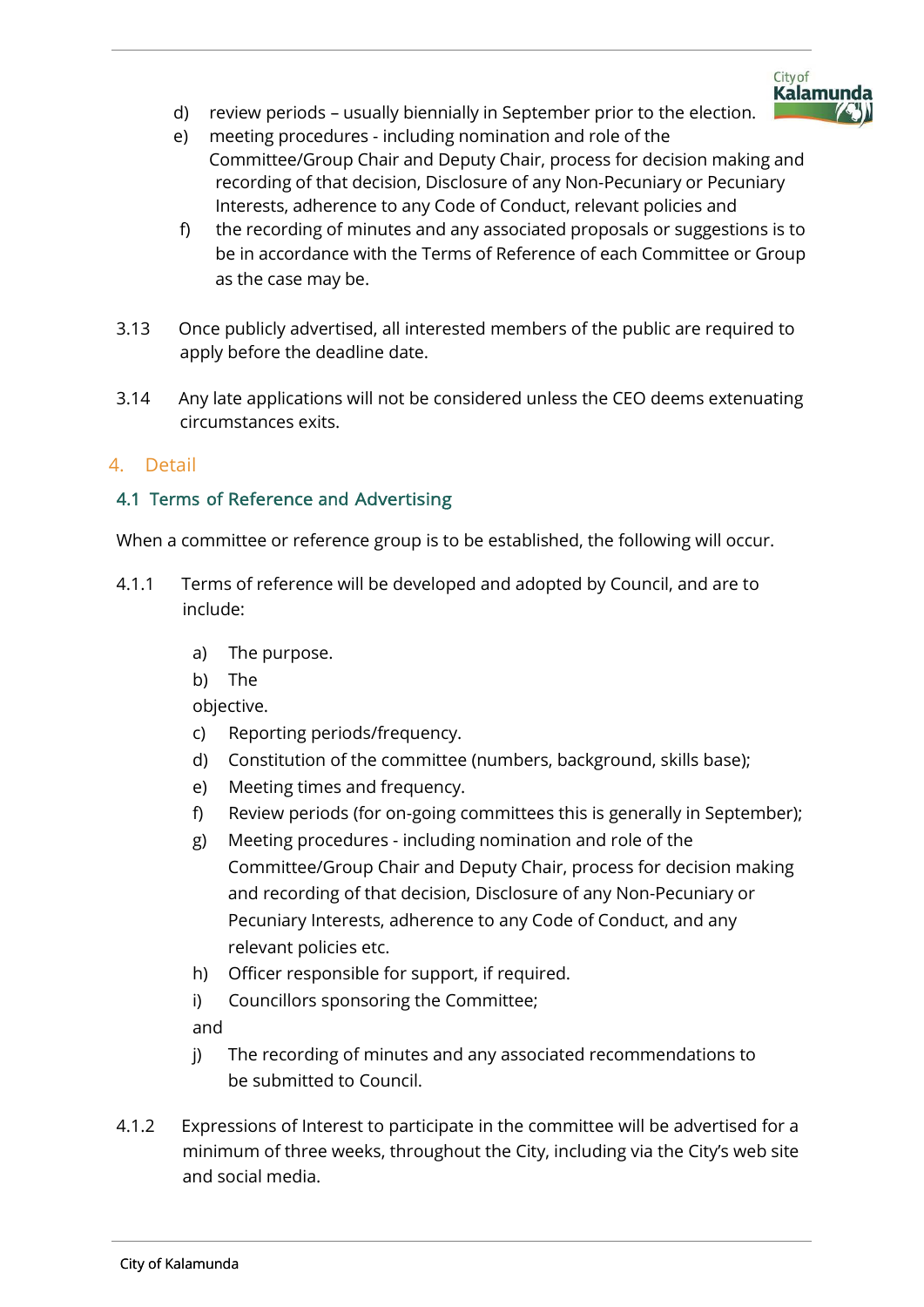

### 4.1.3 Expressions of Interest will request the following general information:

a) General background and life experience of the

Nominee. b) The Nominees ability to:

- (i) Commit sufficient time to the process.
- (ii) Demonstrate how they will act as an advocate for the city always displaying positive intent.
- (iii) Represent the interests of other people, including those who might be less vocal or harder to reach.
- (iv) Choose the best-fit solution that meets the needs of all people with an interest or those likely to be affected, including those from minority groups.
- (v) Have a level of general knowledge relevant to the Committee's responsibility.
- (vi) Keep people informed on the progress of the process
- (vii) Comply with the requirements of the Local Government Act 1995 and to adhere to the Code of Conduct.

# 4.2 Assessment of Nominations

- 4.2.1 Evaluation Process and Report
	- a) City officers will undertake an assessment against the selection criteria of each application for a committee or group. The assessment will be undertaken by a panel of up to five City officers appointed by the CEO.
	- b) The Selection panel will comprise of City officers who have limited interaction with nominees to ensure the greatest level of impartiality
	- c) A designated officer will produce an evaluation report outlining the selection process and will identify the candidates that best met the criteria.
	- d) The evaluation report will be a confidential attachment to the Council report. Council, upon receipt of the confidential evaluation report will have the ability to review and change the recommendations of officers should Council see the need.
- 4.2.2 Confidentiality
	- a) All applications will remain confidential, and names of the recommended appointments will also remain confidential.
	- b) All applicants will receive a letter outlining the result of their application as to whether they were successful or unsuccessful. The City has no requirement to provide feedback on the status of any application.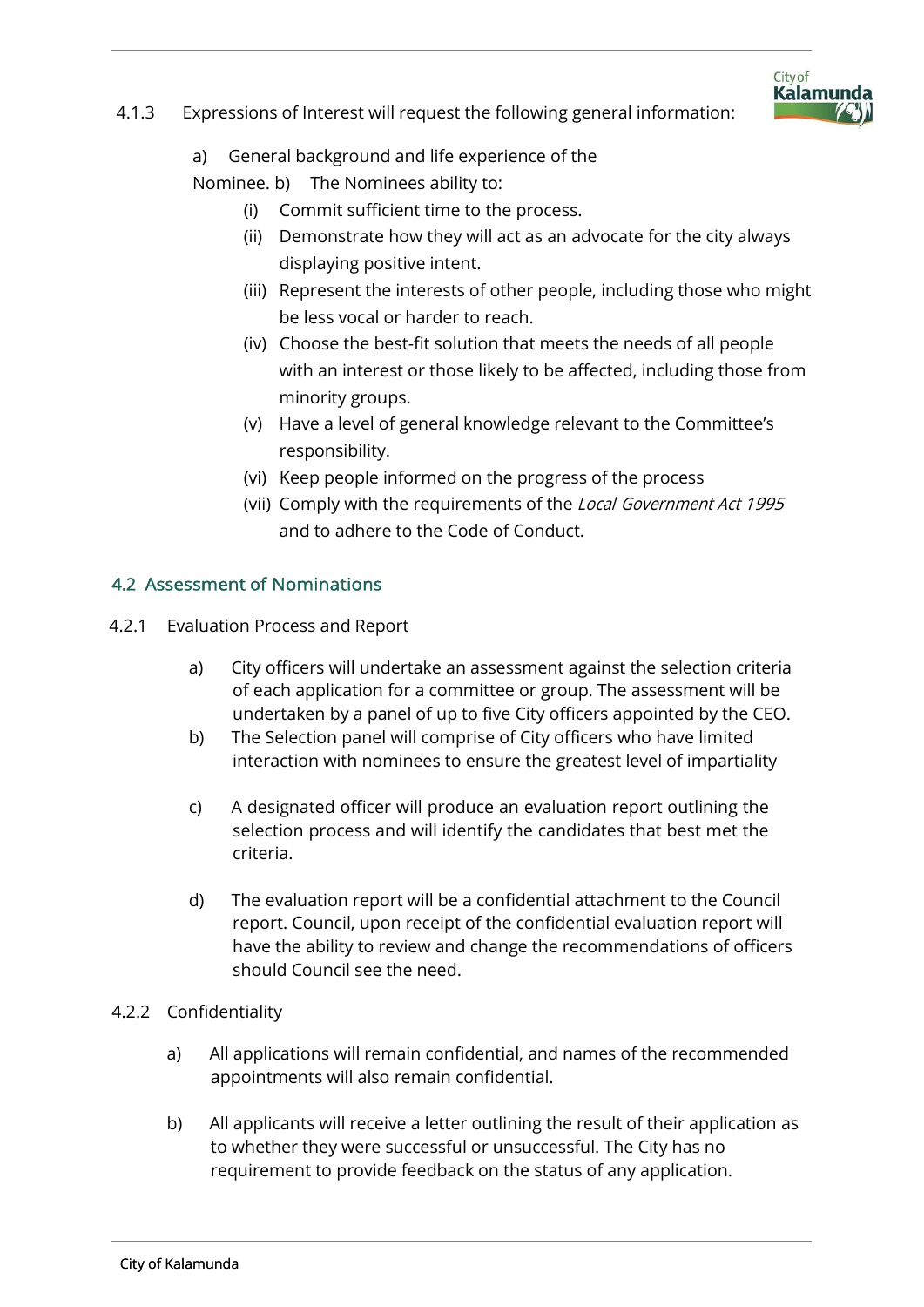# 4.3 Selection Criteria

A community member's application to be on an Advisory Committee or Reference Group will be assessed and their final score weighted against the following selection criteria:

| <b>Selection Criteria</b>                                                                                                                                                                                                    | Weighting |
|------------------------------------------------------------------------------------------------------------------------------------------------------------------------------------------------------------------------------|-----------|
| Knowledge, experience, or qualifications of the topics the<br>Committee/Group will be required to address.                                                                                                                   | 20%       |
| Ability to demonstrate previous experience working in teams and<br>groups.                                                                                                                                                   | 20%       |
| Demonstrate how they will act as an advocate for the city always<br>displaying positive intent and the ability to represent the<br>interests of other people, including those who might be less<br>vocal or harder to reach. | 20%       |
| Applicants demonstrating, they are from cultural and linguist<br>diverse backgrounds                                                                                                                                         | 20%       |
| The ability to allocate the necessary time to attend meetings and<br>read documentation prior to the meeting.                                                                                                                | 10%       |
| Applicants that have not participated in any previous advisory<br>committees enabling new talent to be attracted to committees<br>that may not have as much experience as existing members.                                  | 10%       |

| Score            | Assessment        |
|------------------|-------------------|
| $21 - 25%$       | Excellent         |
| $16 - 20%$       | Very Good         |
| <u> 11 – 15%</u> | Satisfactory      |
| 6 – 10%          | Poor              |
| $1 - 5\%$        | <b>Unsuitable</b> |

# 5. Community Consultation

This Policy requires that all positions are advertised every two year unless otherwise resolved by the Council.